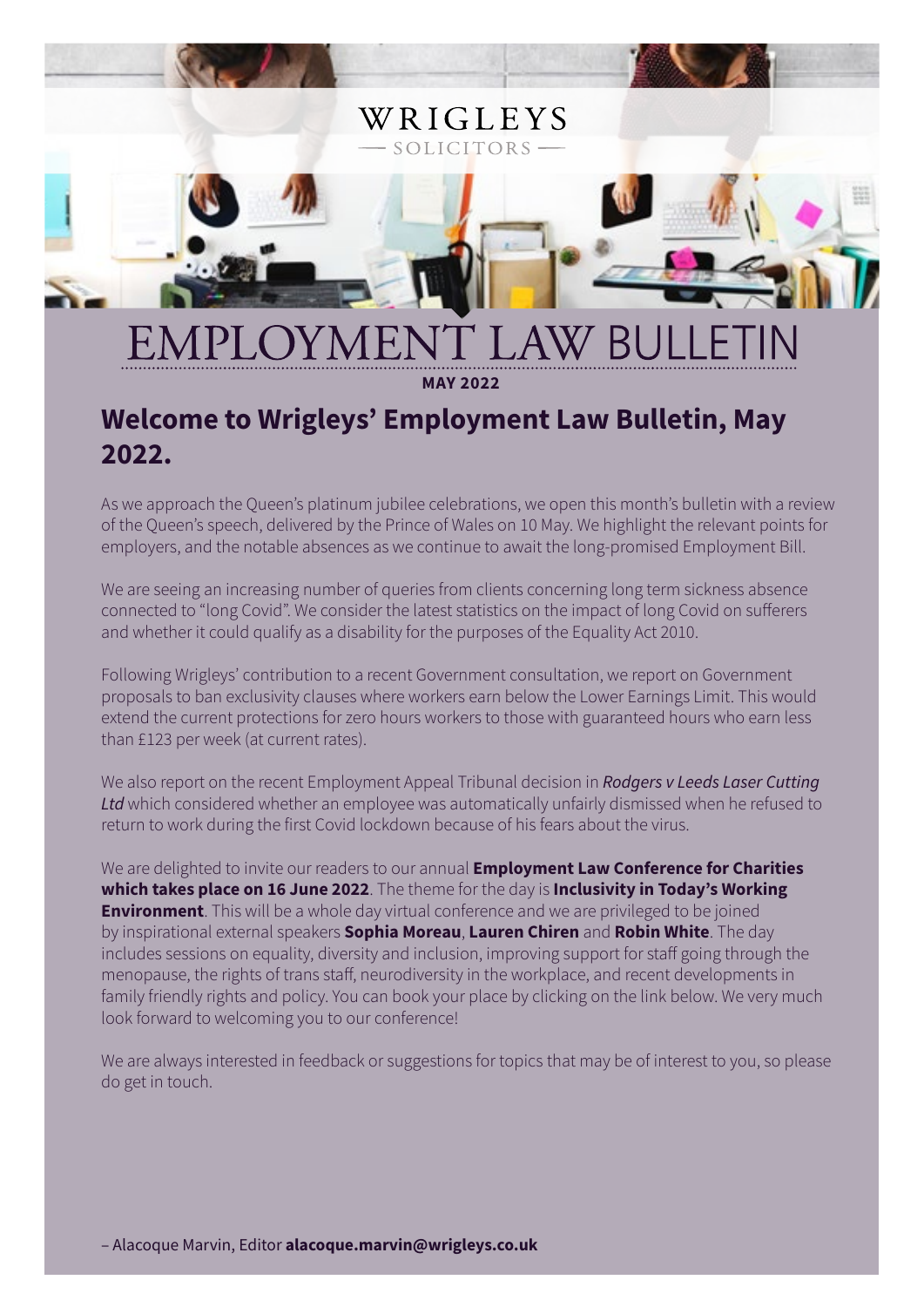### **Forthcoming webinars:**

#### **16 June 2022 - SAVE THE DATE**

### **Wrigleys' Annual Employment Law Conference for Charities** *Inclusivity in today's working environment*

**Keynote speaker**: *Sophia Moreau, Head of Advocacy and Communications | Multi-Award Winning Campaigner | Diversity, Equity and Inclusion Consultant/Trainer*

**Confirmed guest speakers:** *Robin White, barrister at Old Square Chambers & Lauren Chiren, CEO at Women of a Certain Stage. Plus various speakers from Wrigleys' employment team*

[Click here for more information or to book](https://www.wrigleys.co.uk/events/detail/wrigleys-annual-employment-law-conference-for-charities/)

**If you would like to catch up on previous recorded webinars, please follow this [link.](https://www.wrigleys.co.uk/events/recorded-webinars/)**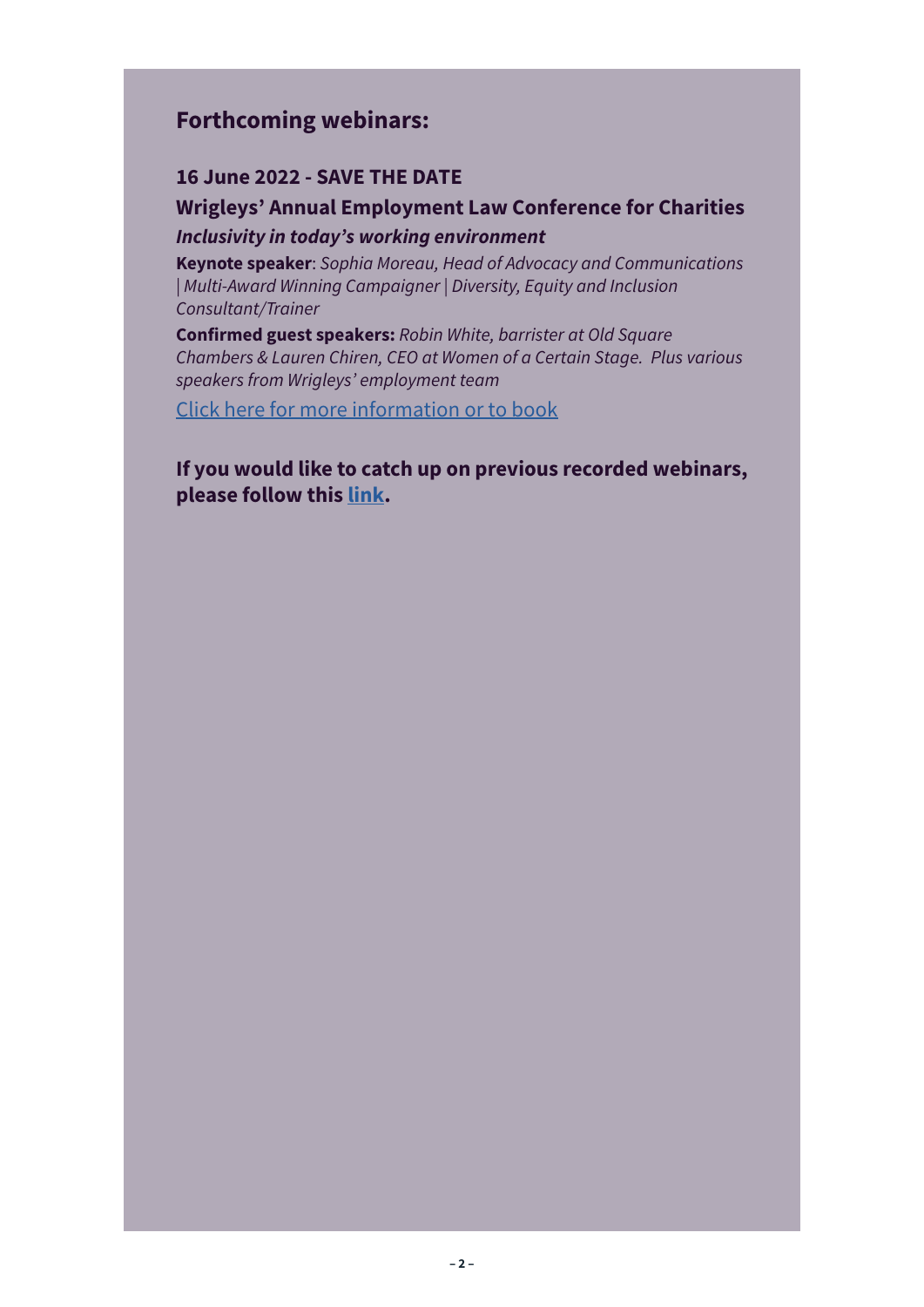# **Contents**

- **1.** Queen's speech and employment law 2022
- **2.** ONS statistics indicate some cases of "long Covid" will be a disability
- **3.** Extension on the ban on exclusivity clauses announced
- **4.** Was an employee automatically unfairly dismissed for refusing to work during Covid-19 lockdown?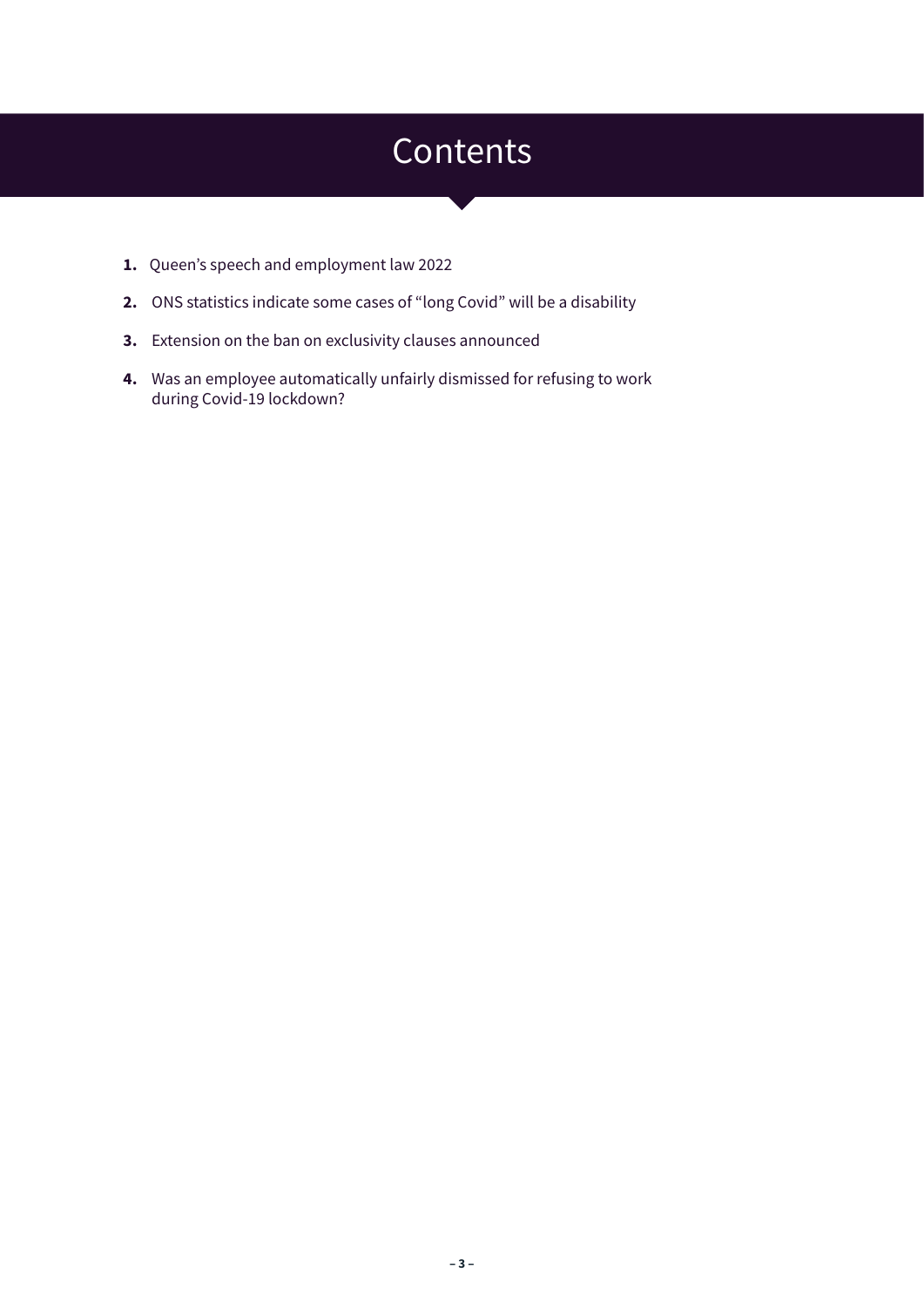### **Queen's speech and employment law 2022**

#### *Article published on 16 May 2022*

#### *We set out the key takeaways for employers from this year's Queen's speech.*

There were relatively few items mentioned in this year's Queen's speech of specific relevance to employers. We consider the key takeaways and impacts of this below.

#### No Employment Bill

In the Queen's Speech delivered in December 2019 the then recently elected Conservative government led by Boris Johnson announced it would introduce a new Employment Bill designed to bring together a number of changes to UK employment law. Among the proposed issues the Bill was expected to address were:

- The creation of a single enforcement body designed to make enforcing employment rights easier (as opposed to the current multi-departmental approach via HMRC, the HSE, Local Authorities, etc.)
- The right to request more predictable working hours
- Making flexible working the default
- Giving unpaid carers the right to a week's leave
- Introducing leave for neonatal care
- Extending redundancy protection for employees absent due to maternity or pregnancy
- To ensure tips go to workers in full

A lot has happened since the Employment Bill. In March 2021 the Government confirmed the Bill would not be brought forward during that Parliament and that it would be introduced 'when Parliamentary time allows'. Into 2022, there was an expectation that, with the country now moving past the coronavirus pandemic, the Employment Bill may make a reappearance in this year's Queen Speech, but it has not. It is therefore not clear if the Bill is on legislative agenda for this Parliament.

#### New legislation for seafarers

In the wake of the actions by P&O ferries, which saw the company make mass redundancies and bring in replacements on much cheaper hourly rates, the Government has announced plans to introduce the Harbours (Seafarers' Remuneration) Bill.

The Bill is designed to protect seafarers working on vessels which regularly visit UK ports by giving the port authorities the right to refuse access to ferry services if the staff of that vessel are not paid the equivalent of the National Minimum Wage. However, the British Ports Association has already raised questions about the effectiveness of these proposals which would make port authorities responsible for enforcing the NMW.

#### New initiatives to encourage employee training

The Government has stated its aim to encourage the private sector to invest in employee training schemes, including apprenticeships. The plan is to do this by looking at the current tax system, including the apprenticeship levy, and consider whether there is sufficient incentive for employers to invest in high-quality employee training.

#### **Conclusion**

It is not yet clear why the Government have once again omitted the Employment Bill from this year's Queen's Speech. It is worth noting that some of the proposals for the Employment Bill originate in the Good Work Plan, which was published in 2018 and was designed to address key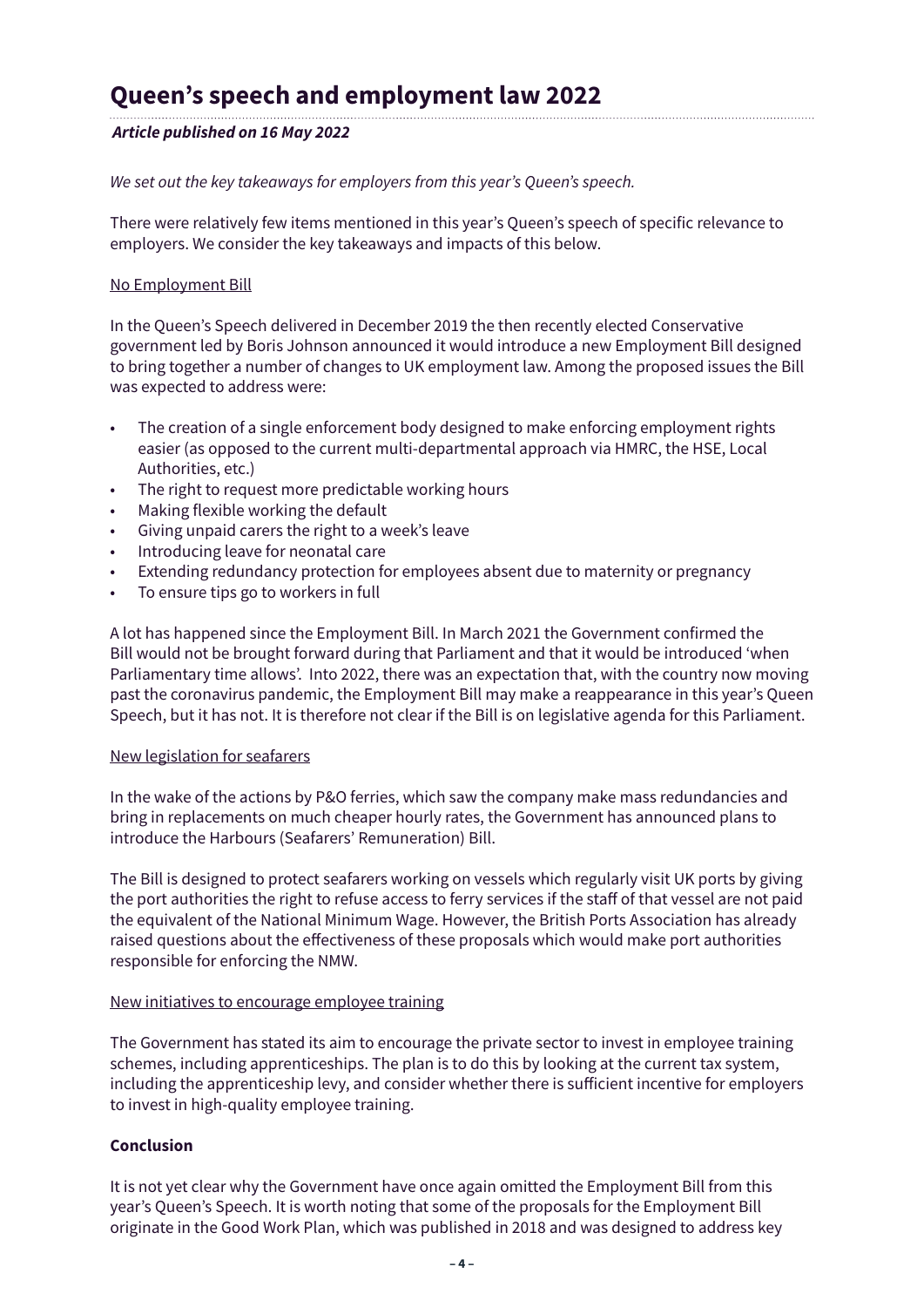concerns and gaps in the law which had arisen as more and more people work in the 'gig economy'.

A central recommendation by the Good Work Plan was the need to create a single enforcement body in place of the wide array of government departments and agencies who each regulated specific parts of the employment market. It may be that the Government is struggling with the complexity of such a task, which would pull together the enforcement powers and duties of, among others, HMRC, the Health and Safety Executive and the Pensions Regulator and is working on how to do this before announcing plans to proceed.

However, many of the other proposals on extending rights and protections would appear more straightforward to legislate and yet they are not mentioned at all. It is also worth considering whether the Government thinks there continues to be a need to legislate on workplace flexibility as employers and their staff have put much of this into practice during the pandemic.

Although not mentioned in the Queen's Speech 2022, it appears that the main employment law development to look out for in 2022 remains the anticipated publishing of the [Statutory Code of](https://www.gov.uk/government/news/new-statutory-code-to-prevent-unscrupulous-employers-using-fire-and-rehire-tactics)  [Practice on dismissal and re-engagement](https://www.gov.uk/government/news/new-statutory-code-to-prevent-unscrupulous-employers-using-fire-and-rehire-tactics), designed to 'prevent unscrupulous employers using fire and rehire tactics'.

# **ONS statistics indicate some cases of "long Covid" will be a disability**

*Article published on 17 May 2022*

*ONS estimates that "long Covid" symptoms have adversely affected the day-to-day activities of 1.2 million people in the UK.*

We are seeing an increasing number of queries from clients seeking advice on managing employees who are impacted by long Covid. In some cases, these employees are back at work but finding that their on-going health problems are leading to performance or capability issues. In other cases, employees have had long periods of sickness absence or repeated phased returns which unfortunately have not been successful.

On 6 May, the Office for National Statistics (ONS) published data which provide useful insight into the likelihood that long Covid could be found to be a disability for the purposes of the Equality Act 2010. (See [Prevalence of ongoing symptoms following coronavirus \(COVID-19\) infection in the UK: 6](https://www.ons.gov.uk/peoplepopulationandcommunity/healthandsocialcare/conditionsanddiseases/bulletins/prevalenceofongoingsymptomsfollowingcoronaviruscovid19infectionintheuk/6may2022)  [May 2022](https://www.ons.gov.uk/peoplepopulationandcommunity/healthandsocialcare/conditionsanddiseases/bulletins/prevalenceofongoingsymptomsfollowingcoronaviruscovid19infectionintheuk/6may2022) for more details.)

Key findings from the ONS survey indicate that around 1.8 million people in the UK are experiencing self-reported long Covid symptoms, that is symptoms lasting for more than four weeks. Of people with self-reported long Covid, 44% had or suspected they had Covid at least one year previously and 13% at least two years previously.

The ONS estimates that 1.2 million people in the UK have had long Covid symptoms which adversely affected their day-to-day activities (67% of those with self-reported long Covid), and 346,000 (19%) have had symptoms which "limited a lot" their ability to undertake day-to-day activities. Fatigue and shortness of breath are the two most commonly reported continuing symptoms, with a significant proportion also reporting difficulty in concentrating.

Some social groups appear to be impacted more than others, with the highest levels of selfreported long Covid in those aged 35 to 49, women, those living in deprived areas, those with other health conditions, and those working in social care, education and health care.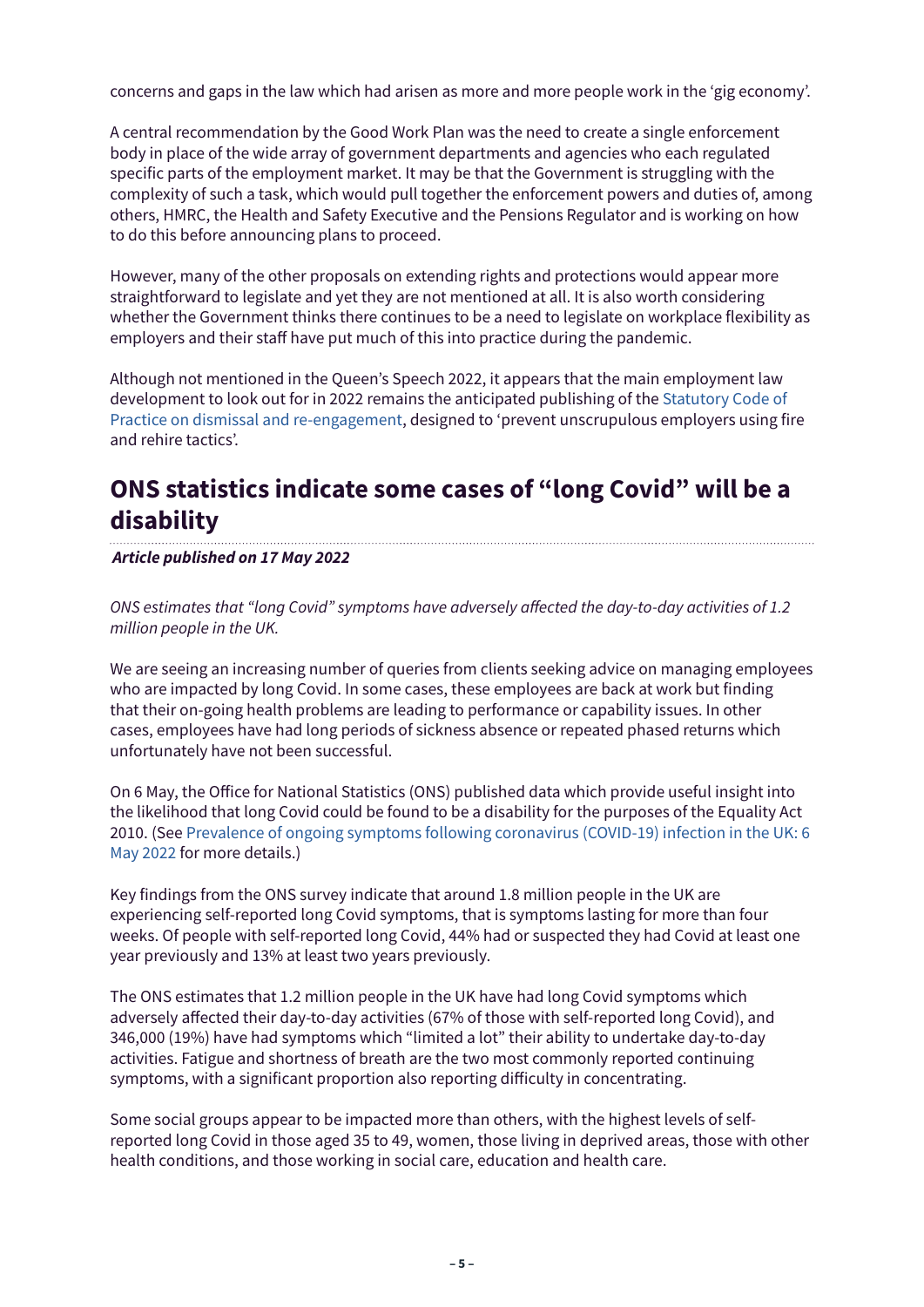#### **Is long Covid a disability? Well it depends…**

The Equality Act defines a disability as a physical or mental impairment which has a substantial and long-term adverse effect on someone's ability to carry out normal day-to-day activities. "Substantial" means that the adverse impact on ability is more than minor or trivial. "Long-term" means the adverse impact has lasted or is likely to last for 12 months.

The statistics above suggest that in some cases, the adverse impact of long Covid on an individual will be both substantial and long-term enough to meet this definition.

The Equality and Human Rights Commission (EHRC) has recently clarified its position on whether long Covid could constitute a disability under the Equality Act. In a [statement published on 9 May](https://www.equalityhumanrights.com/en/our-work/news/ehrc-statement-%E2%80%98long-covid%E2%80%99-disability-and-equality-act), the EHRC commented as follows:

"Given that 'long Covid' is not among the conditions listed in the Equality Act as ones which are automatically a disability, such as cancer, HIV and multiple sclerosis, we cannot say that all cases of 'long Covid' will fall under the definition of disability in the Equality Act.

"This does not affect whether 'long Covid' might amount to a disability for any particular individual – it will do so if it has a substantial and long-term adverse effect on their ability to carry out normal day-to-day activities. This will be determined by the employment tribunal or court considering any claim of disability discrimination.

"To support workers affected by 'long Covid' and avoid the risk of inadvertent discrimination, we would recommend that employers continue to follow existing guidance when considering reasonable adjustments for disabled people and access to flexible working, based on the circumstances of individual cases."

Interestingly, this clarification followed some controversy around a tweet put out by the EHRC on 7 May which stated that the EHRC did not recommend long Covid be treated as a disability "without case law or scientific consensus" on the condition. It may be that this was referring to whether long Covid should be a "deemed disability" under the Equality Act – in other words automatically to qualify as a disability. However, commentators rightly pointed out that the question of whether a particular condition will be found to be a disability requires an examination of the impact of the condition on the individual concerned and does not require a diagnosis or scientific consensus.

You may be interested in our previous article from June 2021 which reported on TUC calls for long Covid to be recognised as a disability: [Is long Covid protected as a disability under the equality act?](https://www.wrigleys.co.uk/news/employment-hr/is-long-covid-protected-as-a-disability-under-the-equality-act/)  (available on our website).

#### **Key action for employers**

We recommend that employers first gather what evidence they can about the health of an employee suffering from long Covid. They should seek the views of an occupational health practitioner and/or a report from a GP or other clinician where possible (with the employee's consent), as well as discussing the matter with the employee.

Employers should directly ask the relevant medical professionals for their views on whether the employee has a mental and/or physical impairment which has a substantial and long-term adverse impact on their ability to carry out normal day-to-day activities. This will help to inform the employer's view on whether the employee is likely to have a disability and whether the duty to make reasonable adjustments and other Equality Act protections will apply.

As we set out above, the adverse impact will be "long-term" if it has lasted or is likely to last for 12 months. Where an employee has not yet had long Covid symptoms for 12 months, it is important to consider, and to directly ask medical professionals, whether the symptoms are likely to last that long.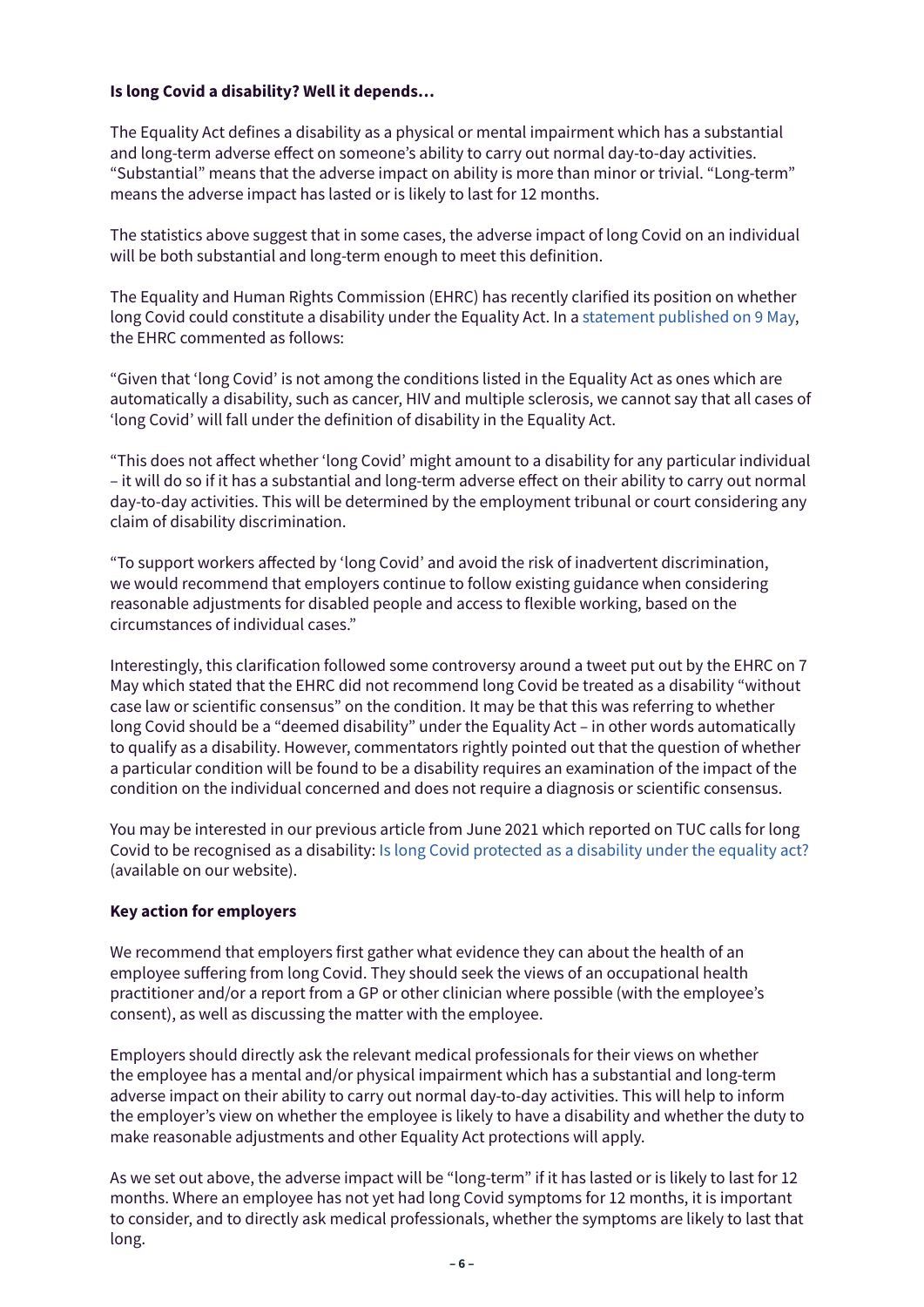If in doubt, best practice for employers is to do what they reasonably can to facilitate the employee's return to work, including considering flexible working options. However, in some cases the adjustments requested may not be reasonable for the employer to undertake, or may not lead to a successful return to the workplace.

Long-term sickness or health-related capability issues can be very complex for managers and HR professionals. We always recommend taking legal advice at an early stage in order to mitigate the risks of complaints and claims. To find out more, you can register to access the recording of our recent **Employment Brunch Briefing webinar on managing long-term sickness absence** [here.](https://www.wrigleys.co.uk/events/recorded-webinars/)

### **Extension on the ban on exclusivity clauses announced**

#### *Article published on 24 May 2022*

#### *Move follows consultation which ran between December 2020 and February 2021.*

Wrigleys, together with clients and delegates at a previous [Wrigleys Breakfast Briefing](https://www.wrigleys.co.uk/event/category/employment/), contributed to the government's consultation about whether it should introduce further measures designed to help those on insecure incomes. Below, we recap why additional action was being considered and highlight the key changes being implemented.

#### **What are exclusivity clauses and why were some forms of them banned?**

The concept behind exclusivity clauses is simple: if you as an employer wish to engage an employee then you should have the option, if you so choose, to prevent that employee from working for others. There are many good reasons for this, from a need to ensure employees receive adequate rest under the Working Time Regulations to wanting to know that your employee is available and focussed entirely on your business and is not distracted by the business interests of others.

Where an employee works full-time this arrangement appears fair, but what if the employee works fixed part-time hours? On the face of it, if you do not need a full-time employee then it appears reasonable to allow that employee to find employment elsewhere during those hours they are not employed by you.

Where this concept starts to get into difficulty is where it meets the modern 'gig' or flexible economy. What if, as an employer, your needs for staff rise and fall through the year, the month, or even the week? Keeping staff employed full-time may mean a significant wage burden even when the business is quiet. Having fixed hours part-time staff may mean you don't have the staff on hand to deal with surges in demand from clients, which may harm the performance of your business or organisation.

Enter the "zero hour" worker, who contracts with you to work as many or as few hours as you need them to through the week and has no guaranteed hours. The arrangement appears ideal for employers with fluctuating business needs as it aligns the cost of labour with demand and can suit those employees who are looking to earn some money by fitting work around other commitments such as family or studying. However, the employer may find that the employee isn't available when called on where, for example, they have a shift with another employer.

To ensure availability as and when needed, an employer might consider including an exclusivity clause in the contract. The employee still has no guarantee of work or any income, and is contractually prohibited from finding work or pay elsewhere.

Exclusivity clauses were banned for workers on zero hours contracts in 2015 on the basis it was demonstrably unfair, but the ban did not end zero hours working arrangements.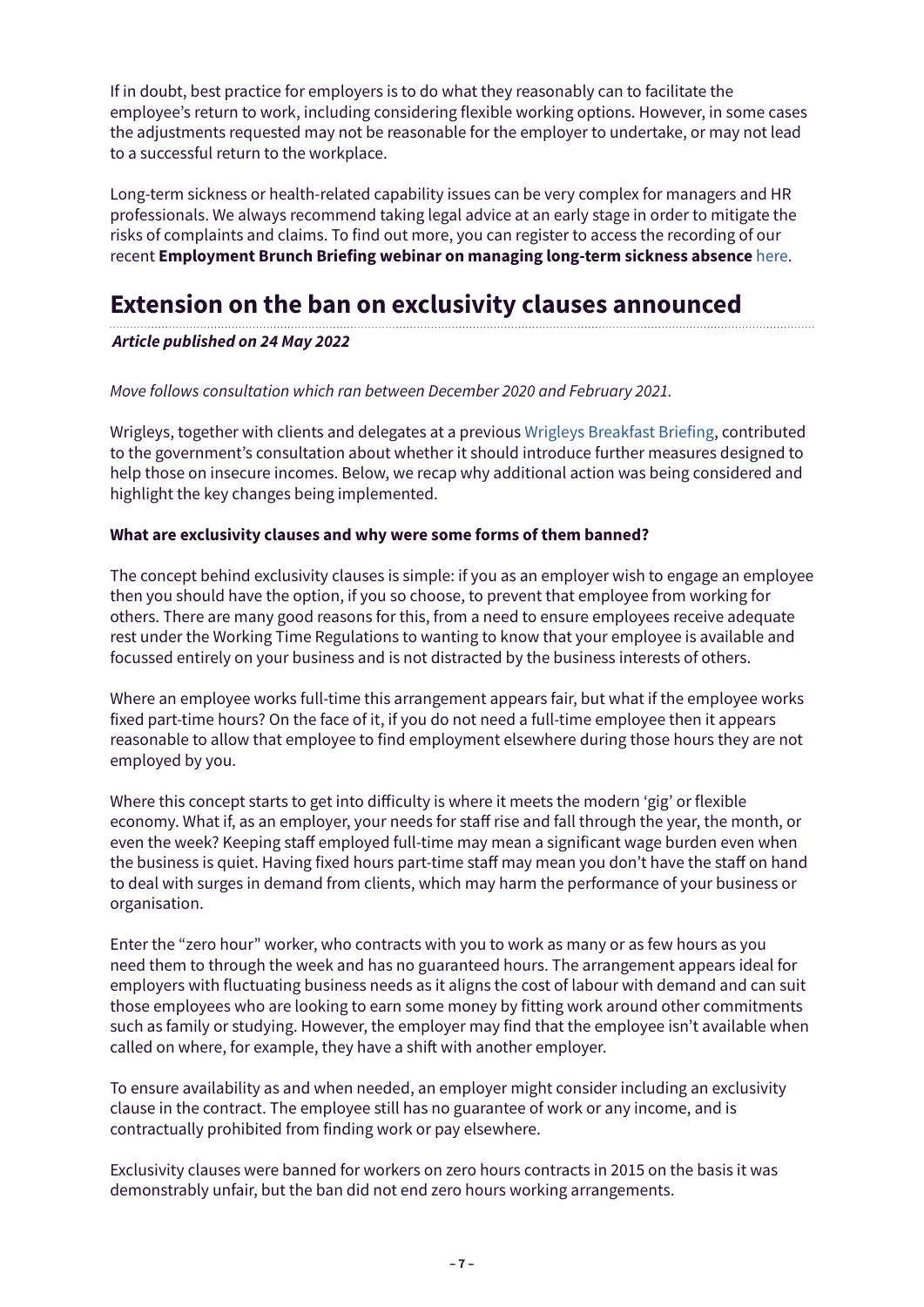In December 2020 the government opened a consultation on extending the ban on exclusivity clauses to those below the Lower Earnings Limit (currently £123 a week) ('LEL'), meaning those on a low number of minimum hours gain additional protection.

#### **Outcomes of the consultation**

The government's [full response](https://www.gov.uk/government/consultations/measures-to-extend-the-ban-on-exclusivity-clauses-in-contracts-of-employment) can be read online, but some highlights are:

- An estimated 1.5 million workers receive less than the LEL in their main job and these same workers are significantly more likely to want to undertake additional work
- Around half of all respondents suggested the LEL was a suitable threshold, though a significant proportion of respondents advocated for a general ban on exclusivity clauses via unenforceability unless an employer could show they had a legitimate business reason for enforcing it
- Alternatives to the LEL suggested by respondents included a ban on exclusivity clauses in contracts where the worker had fewer than 37.5 hours of work a week or they earned less than the National Living Wage
- The government has prioritised supporting those in insecure employment and recognised that some employers have legitimate business interests to protect via exclusivity clauses (such as trade secrets and confidentiality)
- The government's own cost assessments suggest that using the LEL as the threshold means costs for employers will be kept to a minimum
- The government expects employers to see some positive developments from the ban by freeing up workers to provide their time and labour to those struggling to fill positions
- As well as extending the ban to those earning below the LEL, the legislation introducing the ban will purportedly extend protections against unfair dismissal and the right not to suffer a detriment for failing to comply with an exclusivity clause

#### **Comment**

The government's response to the consultation states that legislation for these reforms will be placed before Parliament in 2022.

For the time being at least there appears to be little appetite to remove exclusivity clauses in employment contracts for those in more secure and higher-paid employment. The suggestion is that the ban is seen as a way to help those in insecure and low paid work rather than to push for innovations in the ways employers and employees' contract with one another.

The announcement of the extension of the ban on exclusivity clauses may prove timely, with [recent](https://www.bbc.co.uk/news/uk-61475720)  [reports](https://www.bbc.co.uk/news/uk-61475720) that there are currently more job vacancies than the number of people unemployed in the UK. It may be that those workers and employees freed up by the incoming extension on the exclusivity ban may help to plug that gap, whilst creating opportunities for workers to earn more.

However, concerns about abuse of zero hours contracts remain. This can only be further exacerbated as the costs of living crisis continues.

## **Was an employee automatically unfairly dismissed for refusing to work during Covid-19 lockdown?**

#### *Article published on 25 May 2022*

*EAT: employee did not reasonably believe in serious and imminent danger at work and so was not automatically unfairly dismissed.*

The pandemic has led to a number of employment tribunal cases which consider whether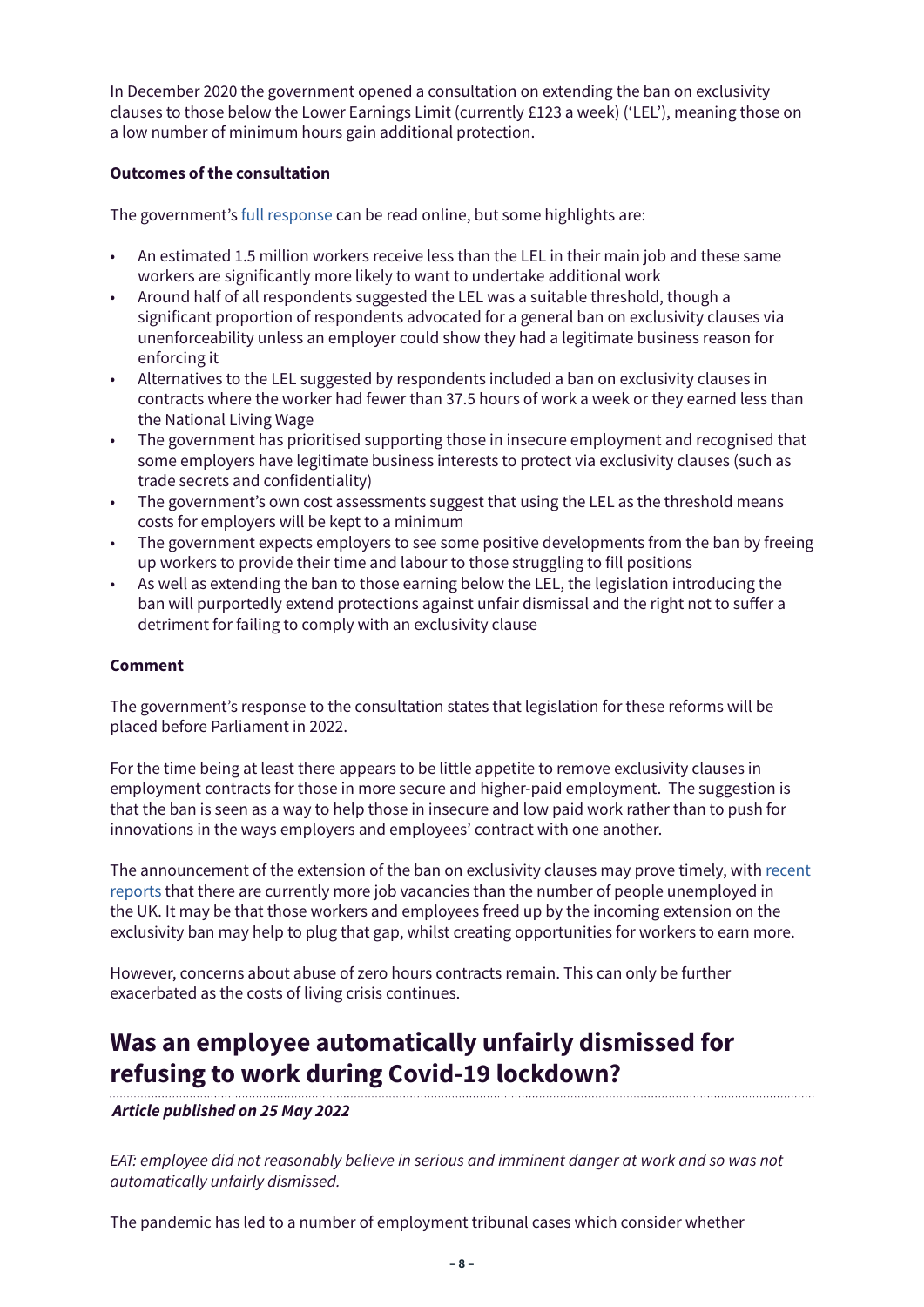an employer dismissed or disadvantaged an employee because they refused to return to the workplace due to their fears about Covid-19.

A key question for the tribunal in these cases is whether the employee left or refused to return to the workplace in circumstances of danger which they reasonably believed to be serious and imminent.

The Employment Appeal Tribunal (EAT) has this month issued a judgment which provides further insight into how this question should be approached by tribunals in the context of the Covid-19 pandemic.

For details of the employment tribunal decision in this case, please see our article of April 2021: [Was an employee automatically unfairly dismissed for refusing to attend work due to the covid-19](https://www.wrigleys.co.uk/news/employment-hr/was-an-employee-automatically-unfairly-dismissed-for-refusing-to-attend-work-due-to-the-covid-19-pandemic/)  [pandemic?](https://www.wrigleys.co.uk/news/employment-hr/was-an-employee-automatically-unfairly-dismissed-for-refusing-to-attend-work-due-to-the-covid-19-pandemic/) (available on our website.)

Other previous articles available on our website which may be of interest on this topic include:

[Employee who refused to visit manager's property during lockdown was automatically unfairly](https://www.wrigleys.co.uk/news/employment-hr/employee-who-refused-to-visit-managers-property-during-lockdown-was-automatically-unfairly-dismissed-on-health-and-safety-grounds/)  [dismissed on health and safety grounds](https://www.wrigleys.co.uk/news/employment-hr/employee-who-refused-to-visit-managers-property-during-lockdown-was-automatically-unfairly-dismissed-on-health-and-safety-grounds/) (September 2021)

[Refusing to work because of fears about Covid-19 - section 44 of the Employment Rights Act](https://www.wrigleys.co.uk/news/employment-hr/refusing-to-work-because-of-fears-about-covid-19---section-44-of-the-employment-rights-act-/)  (January 2021)

[Are workers protected after refusing to work because of health and safety fears?](https://www.wrigleys.co.uk/news/employment-hr/are-workers-protected-after-refusing-to-work-because-of-health-and-safety-fears/) (November 2020)

#### **Case:** *[Rodgers v Leeds Laser Cutting Ltd](https://www.gov.uk/employment-appeal-tribunal-decisions/mr-d-rodgers-v-leeds-laser-cutting-ltd-2022-eat-69)*

When the first Covid-19 lockdown began, Leeds Laser Cutting Ltd informed employees that the business would remain open and that safety measures would be put in place. The employer commissioned a professional risk assessment of the workplace and followed its recommendations, including wiping down surfaces, social distancing and staggering start, break and finish times for employees. The premises were a large warehouse-like space and there were only five employees.

Mr Rodgers left work on 27 March 2020 and did not return. He told his employer that he felt he had to stay off work until the lockdown was over, referring to his child who was at high risk due to suffering with sickle cell anaemia. Mr Rodgers acquired a self-isolation certificate from NHS 111 which covered the period from 28 March to 3 April 2020.

There was no further communication between the parties until a month later when Mr Rodgers' employment was terminated.

Mr Rodgers subsequently brought a claim for automatic unfair dismissal under  $s.100(1)(d)$ Employment Rights Act 1996 (ERA). He argued that the reason for his dismissal was that he left or refused to return to work due to circumstances of danger in the workplace which he reasonably believed to be serious and imminent and which he could not reasonably have been expected to avert.

The tribunal dismissed the claim. It concluded that Mr Rodgers' decision to remain off work was not directly linked to a risk to health and safety within the workplace, rather his concerns were about the virus generally in society. It found that it was not objectively reasonable for Mr Rodgers to believe there were circumstances of danger at work which were serious and imminent. It also found that Mr Rodgers could have acted to avert the dangers by following workplace guidance.

On appeal, the EAT upheld the decision of the employment tribunal.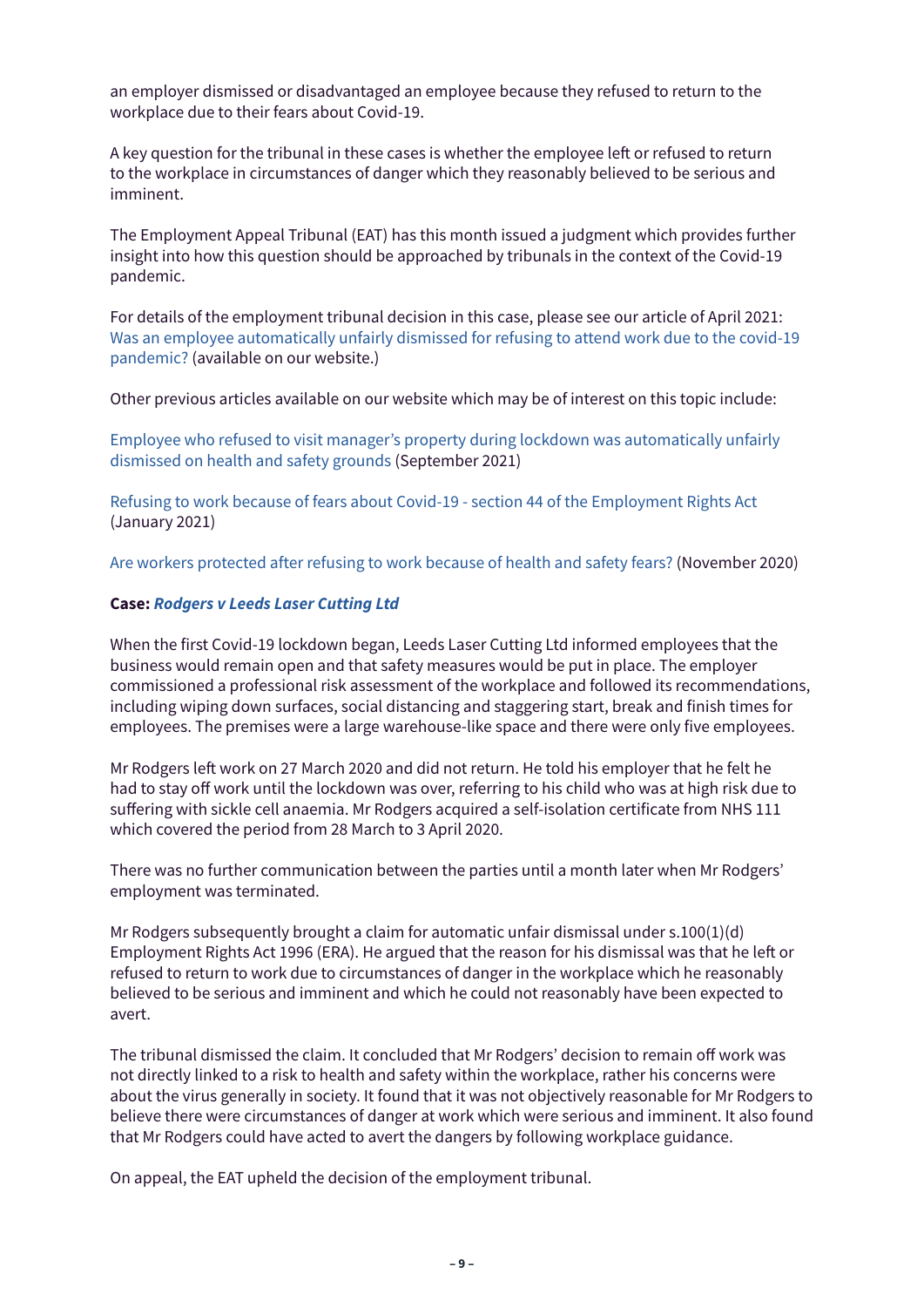#### **Does the danger actually have to exist?**

The EAT first considered whether there is a "gateway requirement" in section 100(1)(d) ERA claims that the circumstances of danger must actually exist. His Honour Judge James Tayler expressed his view that this would be a surprising conclusion.

HHJ Tayler used the helpful analogy of employees who left a workplace because they saw a green gas escaping and were later dismissed for doing so. Here, it was likely to be reasonable for the employees to believe there was a serious and imminent danger. If the green gas was later found to pose no danger to health, was it right that the employees would have no protection under section 100 ERA? However the EAT did not have to decide this point as the tribunal had already decided that the Covid-19 pandemic did in fact create circumstances of danger.

#### **Did Mr Rodgers reasonably believe that the danger was serious and imminent?**

The EAT agreed with the tribunal that the claim did not require the danger to arise from the workplace itself. It also agreed that there was no need for any harm that might be caused by the circumstances of danger to occur at the claimant's place of work, or to the employee or fellow employees.

HHJ Tayler accepted that an employee could reasonably believe that there is a serious and imminent circumstance of danger that exists outside the place of work that could prevent them from returning to it, and that such circumstances could be protected under section 100(1)(d) ERA.

In this case the claimant had genuine concerns about the pandemic, and particularly about the safety of his children. But that did not mean that he necessarily had a genuine belief that there were serious and imminent circumstances of danger at work or elsewhere that prevented him from returning to work.

The EAT held that the tribunal was right to find that Mr Rodgers did not hold a reasonable belief in serious and imminent circumstances of danger at work. It pointed to facts found by the tribunal including: the provision of masks by the employer; that the claimant had not asked for a mask; the substantial size of the workplace and its low occupancy; that the claimant could usually maintain social distancing at work; that he did not say he would not be returning on his last day at work; that he had driven his friend to hospital during his self-isolation period; and that he had worked in a pub during the pandemic.

#### **Could the employee have averted any danger?**

The EAT held that the tribunal had been entitled to find that the claimant could reasonably have taken steps to avert the danger by wearing a mask, socially distancing, and by sanitising and washing his hands.

Therefore, even if Mr Rodgers had been found to have a reasonable belief in the danger posed by his workplace or returning to it, his claim would not have succeeded.

#### **Key learning points**

This case suggests that the Covid-19 pandemic, and other similar largescale public health risks will be "circumstances of danger" which could give rise to protection for staff who are dismissed or disadvantaged because of steps they take to avoid the danger. However, in order to be protected the individual must reasonably believe in dangers in the workplace itself or dangers outside the workplace that could prevent them returning to it. General fears about safety in society will not be sufficient.

The comments of HHJ Tayler suggest that future case law may confirm that employees will be